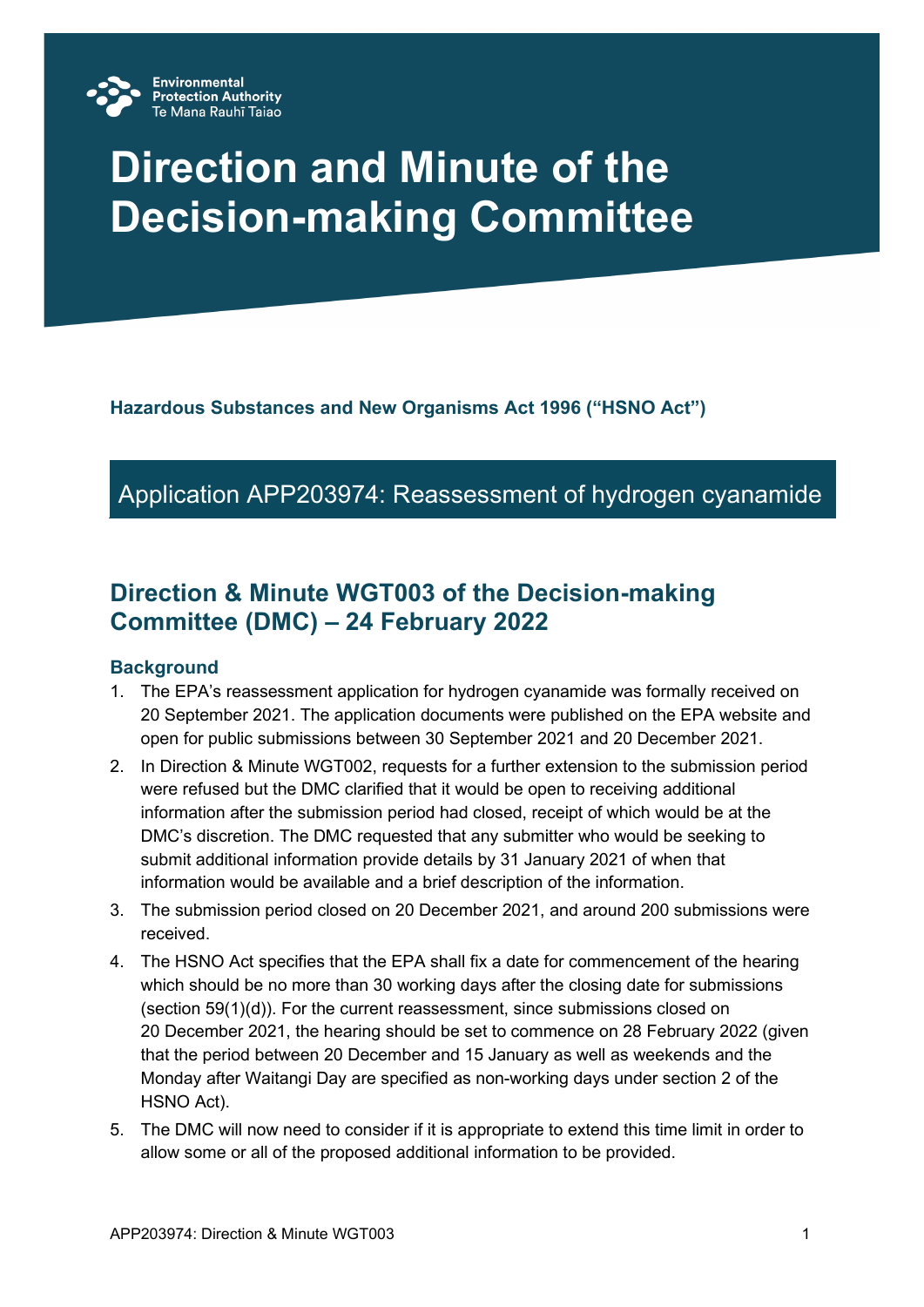6. Section 59(5) allows the EPA to extend any time limit under the HSNO Act subject to s59(4). This requires that either the applicant and all submitters consent to the extension or those parties who do not consent will not be unduly prejudiced. In addition, all matters should be carried out as promptly as is reasonable in the circumstances.

#### **Requests to submit additional information**

- 7. A request from Alzchem, in conjunction with Nufarm, was included within both of their submissions to conduct and submit results from further dermal exposure studies and a field study on risks to birds in New Zealand kiwifruit orchards. An exact timeframe for these studies was not provided to the EPA, although the bird field study would be conducted in New Zealand winter.
- 8. In a separate letter dated 23 December 2021, NZKGI noted they could provide the following additional information on 29 April 2022: applicator exposure and toxicology findings, reduction in profitability, occupational exposure trials, input value selection for quantitative modelling, the toxicology of hydrogen cyanamide and the proposed carcinogenicity classification, and information on shelterbelts as an alternative to buffer zones for mitigating spray drift.
- 9. Zespri sent a letter dated 31 January 2022 advising of a further study monitoring exposure to workers and a bird survey both to be provided in spring 2022. They also will have a toxicologist's report available to be submitted in April 2022. Their letter requested that the time period between close of submissions and the hearing be extended to allow the additional information into the process. It was claimed that submitters would not be unduly prejudiced by the extension, whereas proceeding with a hearing in the absence of sufficiently robust evidence would unduly prejudice all submitters.
- 10. John Levers sent several emails requesting for the following additional information to be considered: a Commissioner's Report from the 2021 People's Enquiry expected to be available in March 2022, two video recordings, a transcript, a New Zealand Newsroom article, and a BMC Public Health journal article.

#### **Requests relating to the hearing**

- 11. Within their submission, NZKGI requested that the DMC consider holding the hearing in Mt Maunganui or Tauranga. Seeka followed up their submission with an invitation to the DMC to hear their submission with evidence from their growers at their head office in Te Puke and emphasised that Zoom or travel to Wellington would likely not be feasible options for their growers.
- 12. Regarding timing of the hearing, Seeka advised that growers would find it difficult to participate in a March 2022 hearing due to it coinciding with the start of harvest season. Zespri requested that the hearing be held after October 2022 so that all additional evidence can be considered.

#### **Other requests**

13. Within their respective submissions, John Levers requested that the DMC visits Northland to gain an understanding of kiwifruit orchards and Roanne Crone suggested that the DMC visit kiwifruit orchards in the Bay of Plenty.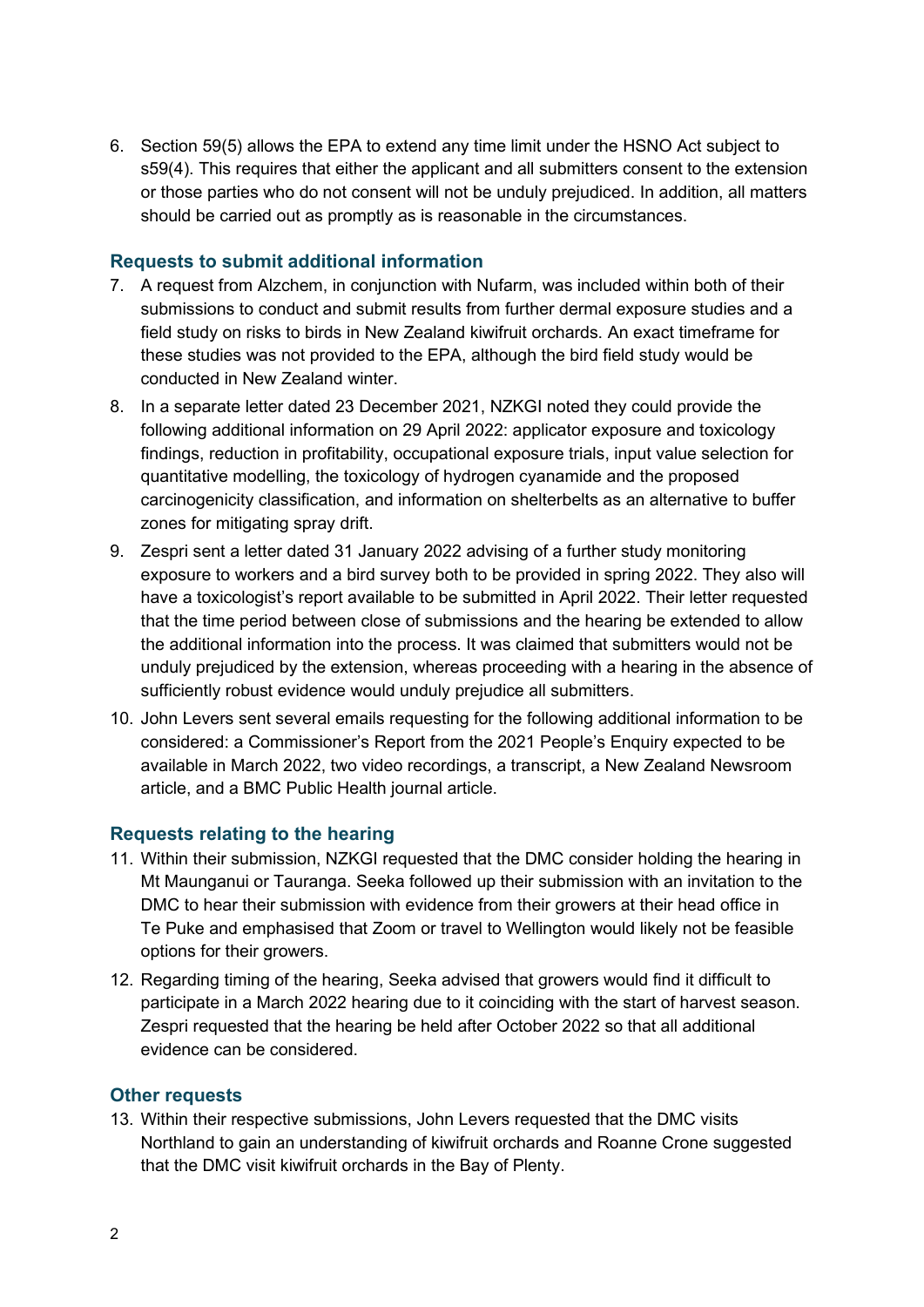### **Consideration**

- 14. The DMC met on 21 February 2022 to discuss the requests to provide additional information and consequential time extension.
- 15. The DMC discussed several aspects of the different requests to submit further information, such as the effects on the reassessment timeline, the relevancy of the studies mentioned by Alzchem, Nufarm, NZKGI and Zespri, and potential prejudice to other submitters.

#### **Relevancy of the additional information**

- 16. The DMC considers that receiving the proposed scientific studies from the submitters who advised they will have further information may close information gaps that exist in the EPA science memorandum.
- 17. The proposed studies from Alzchem, in conjunction with Nufarm, on dermal exposure risks and the field study focused on acute risks for birds will provide important technical information.
- 18. The additional reports that NZKGI intends to provide relating to applicator exposure, other occupational exposure risks, along with further toxicology findings, an economic benefits assessment, information on shelterbelts as an alternative to buffer zones, and an assessment relating to the proposed carcinogenicity classification, will all be helpful in the reassessment process.
- 19. The DMC considers the proposed study from Zespri on worker exposure risks, the bird survey and the toxicologist's report are also relevant.
- 20. The additional information raised by John Levers provides information from a different viewpoint and is largely already available such that the DMC considers this will be useful to review alongside all other information in the reassessment process.
- 21. In conclusion, the DMC considers that the additional information that is proposed to be provided will be important in the context of the reassessment and may close some of the data gaps in the EPA's initial assessment. Having robust scientific information available in all aspects of risk assessment in advance of the hearing will assist the DMC in reaching a decision on the reassessment.

## **Effect of additional information on the hearing deadline and overall timeline of reassessment**

- 22. The DMC notes that the majority of the additional information is proposed to be submitted in April 2022. Some reports are proposed to be submitted in spring 2022, in cases where additional studies are proposed to be carried out during the spraying season which takes place in winter 2022.
- 23. NZKGI has proposed that their additional reports can be submitted by 29 April 2022. Similarly, Zespri's toxicologist's report is proposed to be submitted in April 2022 and John Levers' People's Inquiry Report is proposed to be submitted in March 2022. This is within a reasonable timeline that will not greatly increase the overall timeline of the reassessment and will allow for review and verification of the additional information in accordance with the Hazardous Substances Methodology Order.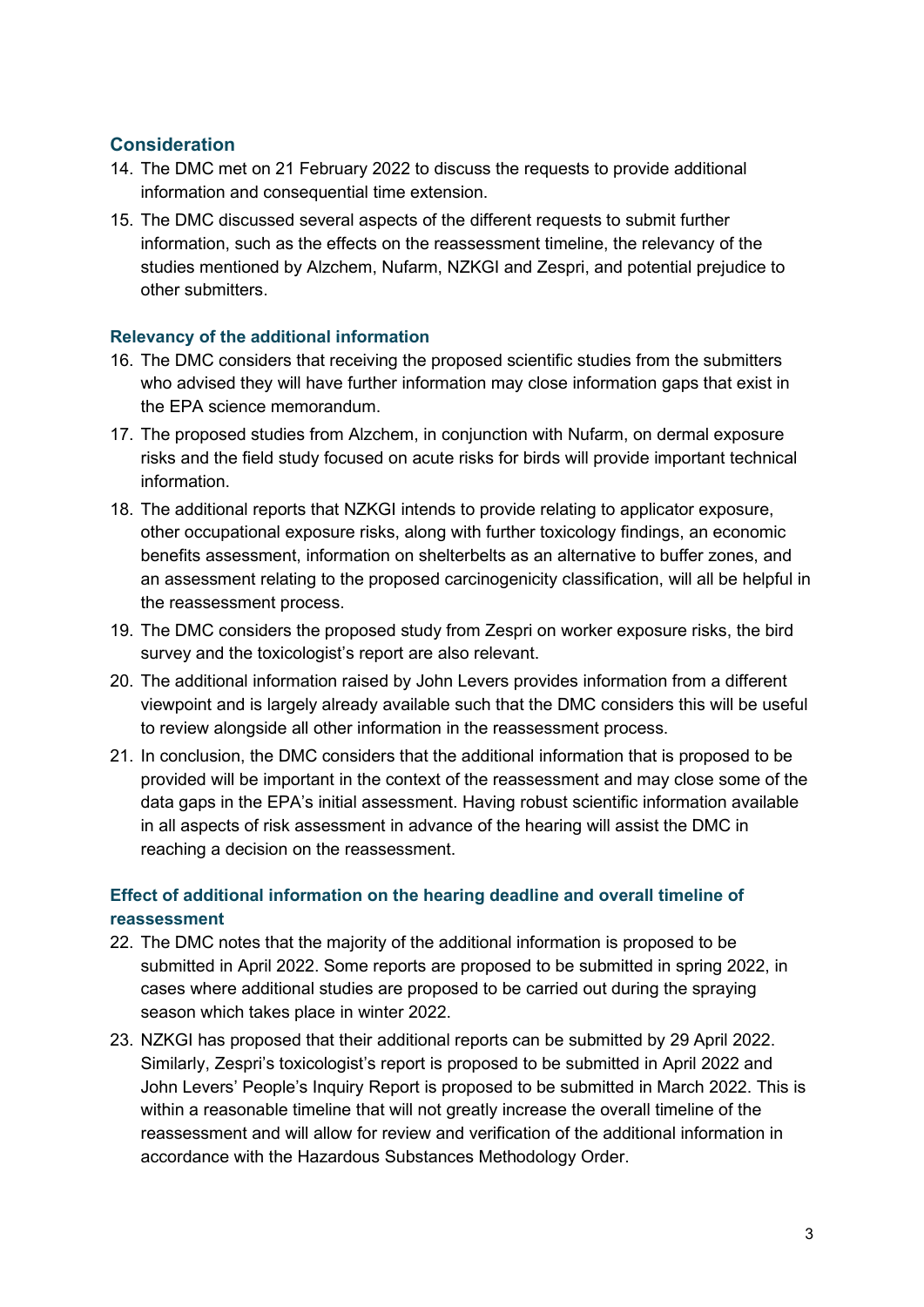- 24. Zespri's worker exposure monitoring study and bird survey are proposed to be conducted in winter 2022, with reports available in spring 2022. Similarly, Alzchem and Nufarm propose conducting a dermal exposure study and bird study during winter 2022 and submitting reports thereafter.
- 25. The DMC considers that a firm deadline should be set for receipt of this additional information, as this will impact on an indicative hearing date that can be set and any extension to the statutory deadline for the hearing.
- 26. The DMC also considers that sufficient time must be given for the EPA to review the reports, including understanding the methodology of the studies, analysis of data, and the conclusions drawn, and if necessary, determining how to incorporate the new information into the EPA risk assessments. It would be useful if submitters intending to carry out further studies could provide a detailed summary in advance of carrying out that work.

#### **Time extension and possible undue prejudice to other submitters**

- 27. The DMC considers that the requests to submit additional information in spring 2022 would result in a substantial time extension to the period between close of submissions and the hearing. As such, this will cause delays to the overall reassessment process, to the hearing date and subsequent decision.
- 28. However, the DMC also considers that it is in the interests of other submitters to have the process proceed in as efficient and timely manner as possible. If the reassessment were to proceed to a hearing with substantial data gaps and without the necessary robust scientific evidence in all aspects of the risk assessment, then it is likely that the DMC would not be able to make a decision at that point.
- 29. The outcome of the reassessment may have significant effects on submitters and to the wider public, and it is in all parties' interests that the DMC has all the information it requires in advance of the hearing so that it may reach a robust decision.
- 30. Therefore, since the requested time extension is being made solely to allow for the filing of additional reports and studies, some of which must necessarily be carried out during New Zealand winter, the DMC considers that granting the time extension will benefit all parties to the reassessment and they would not be unduly prejudiced.
- 31. In view of the numbers of submitters for this reassessment, it is not considered feasible to seek consent from all parties to this time extension. Therefore, the DMC's assessment that submitters are not unduly prejudiced fulfils the requirement of section 59(4) of the HSNO Act.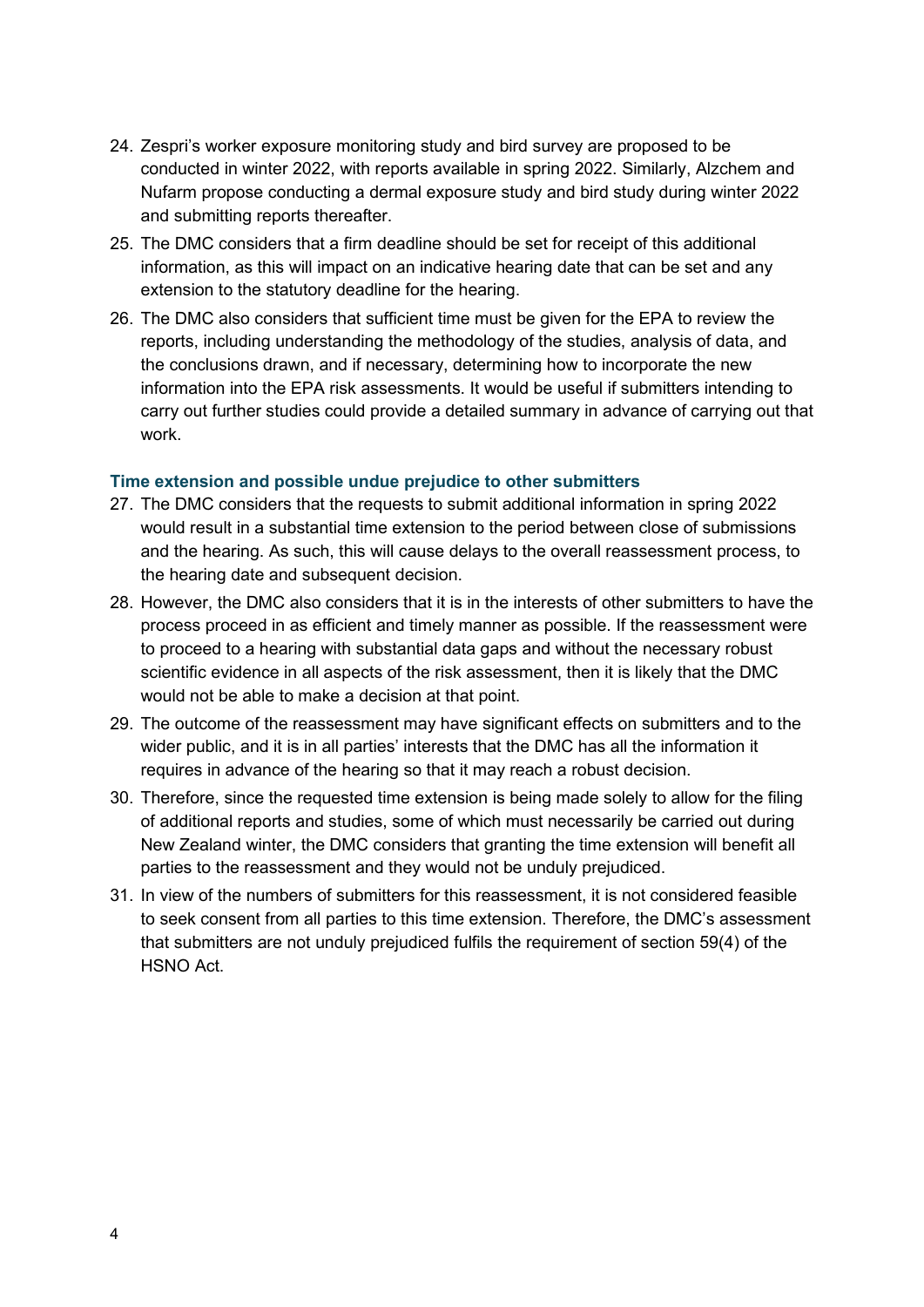#### **Consideration in respect of hearing location and other requests**

- 32. The DMC acknowledges the respective requests from NZKGI to hold the hearing in Mt Maunganui or Tauranga and from Seeka to hear submissions in Te Puke. The DMC considers there is value in selecting a hearing location that will allow the majority of those affected by the decision to attend in person if that is their preference.
- 33. The use of remote technology should also be used for the hearing to allow participation by those not wishing, or unable, to attend in person. This will also increase public accessibility to the hearing as the hearing will be available to view online. Possible locations and venues should be investigated by the EPA to enable the DMC to give further directions in due course.
- 34. The DMC discussed invitations from submitters to visit various sites where hydrogen cyanamide is used. Such site visits would provide the DMC with useful background information but must be performed without undue prejudice to any submitters. The DMC will give further directions on possible site visits in due course. The DMC is considering options in respect of this, bearing in mind the current Covid-19 restrictions within New Zealand.

#### **Conclusions**

- 35. The DMC considers that the additional information referred to in this Direction and Minute (WGT003) will provide valuable evidence to the decision-making process and will go some way to ensure that the DMC has sufficient information to close the gaps it currently sees in the information it has in front of it.
- 36. Therefore, the DMC considers it reasonable to extend the time limit between the close of submissions and the hearing date. The DMC considers it is impractical to request consent of all parties to the reassessment, and instead considers that no party is unduly prejudiced by the extension given that the additional information will inform the DMC's information gathering and robust consideration of the application.
- 37. The DMC considers that specific dates should be set for submitters to provide the additional information as discussed in this Direction and Minute (WGT003), so that an indicative hearing date can also be set. These dates must allow for sufficient time for the studies to be completed while also allowing time for the EPA to review the new data and ensuring that the hearing proceeds as soon as reasonably practicable thereafter.
- 38. The DMC considers that holding the hearing at a physical location that is relevant to submitters is important, and a remote access online option must also be provided for those who cannot attend in-person. Further directions concerning the hearing will be provided in due course once the EPA has investigated the logistics around possible hearing venues.
- 39. The DMC has noted the invitations for site-visits as requested by some submitters but is yet to give directions on these.